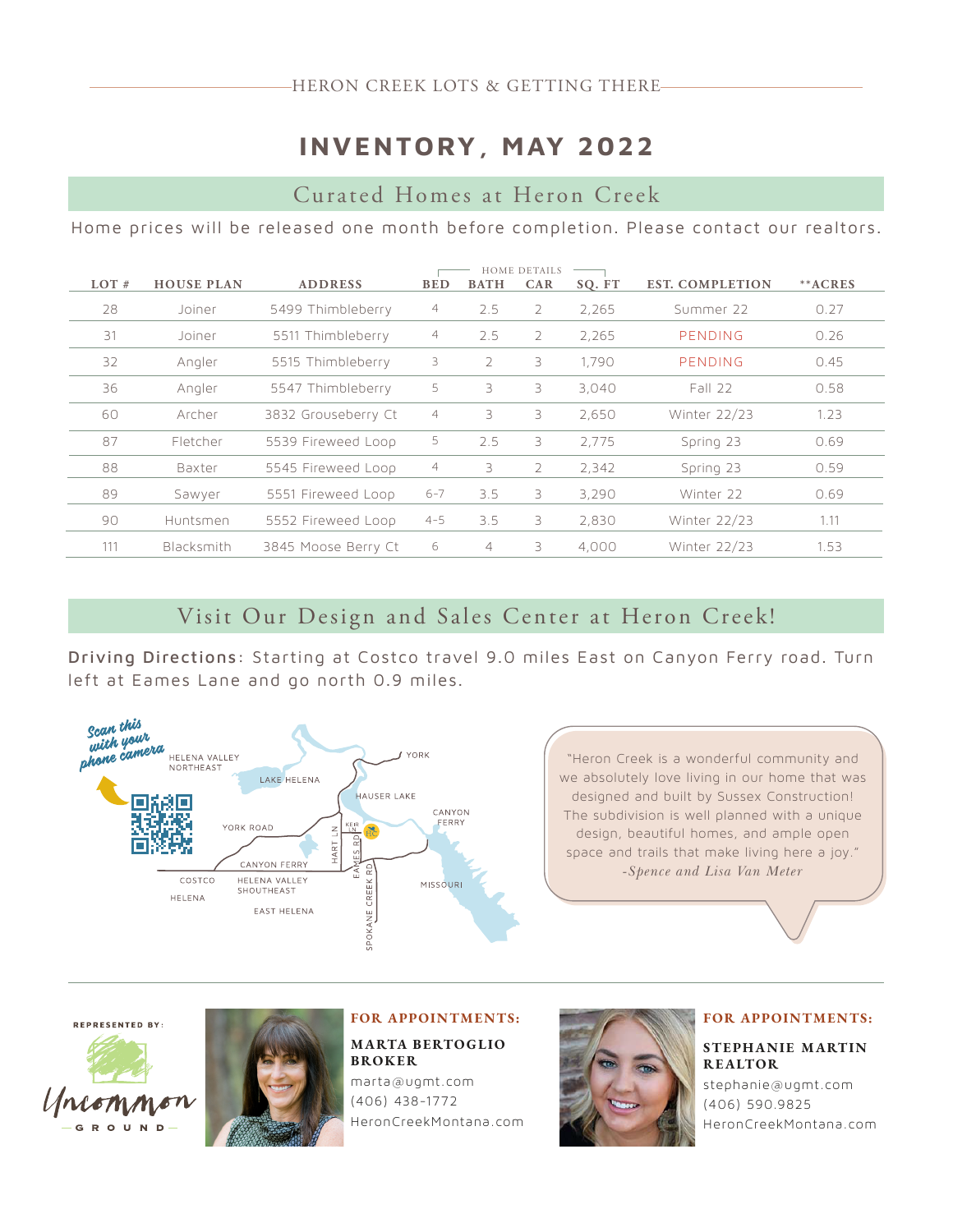

# MONTANA'S LIFESTYLE COMMUNITY

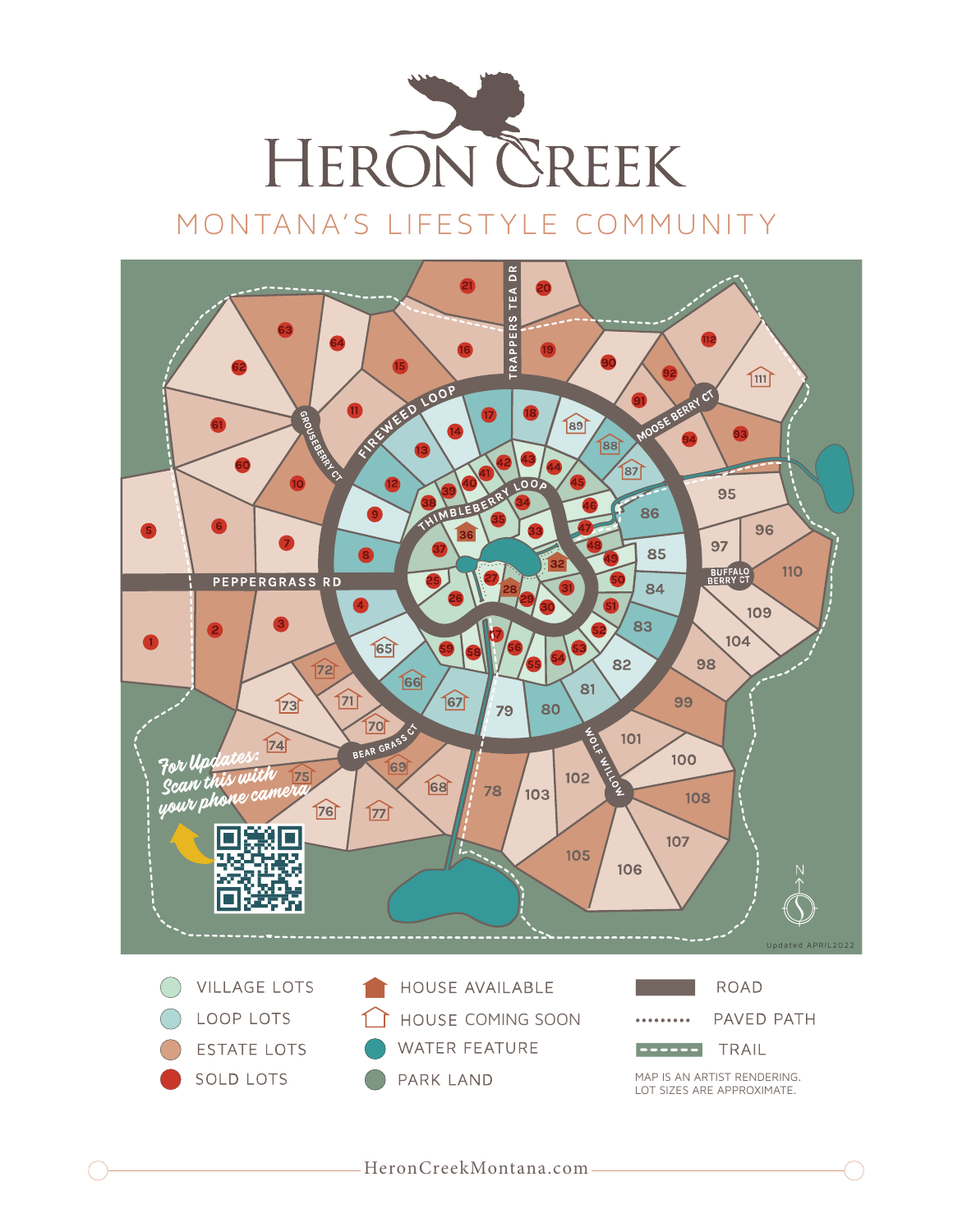

# We Build Curated Homes in Helena, Montana

HERE'S HOW IT WORKS!

We've all realized the importance of home during the global pandemic, and we are reminded that we don't have to venture far for respite; it's all around us here, in Helena, Montana.

In "normal" times, we can count on lumber, nails, windows being available, price quotes being good for 30 days, etc. But unfortunately, the global pandemic has changed the supply chain; therefore, it's too challenging to pre-sell homes. Consequently, we will continue to build curated homes in and around Helena, but rather than predict the future, each home's price will be released one month before completion.

### THE BENEFITS OF BUYING A CURATED SUSSEX HOME

#### PROTECT YOUR INVESTMENT:

A curated home is intentionally designed with purpose...and play. The layout lend to .... ease of living. It incorporates a collection of fixtures, hardware, and textures that are carefully chosen and work together to create a home that looks interesting and cohesive. It is about how you feel when you walk through the doors and are in love with your space.

#### IT'S PROVEN, 26 YEAR OF EXPERIENCE:

After building all types of home over the last 26 years we know what works, and what doesn't. Not only is our constuction team....but Many important decisions are made by the architect and builder during the design process, using what's known to be popular among past customers to choose options. This cost-saving approach can ensure your home has everything it needs to support a happy future while not breaking the bank with unnecessary expenses.

#### IT'S PROVEN:

A curated home is intentionally designed with purpose...and play. It incorporates a collection of fixtures, hardware, and textures that are carefully chosen and work together to create a home that looks interesting and cohesive. It is about how you feel when you walk through the doors and are in love with your space.

IT'S PROVEN: